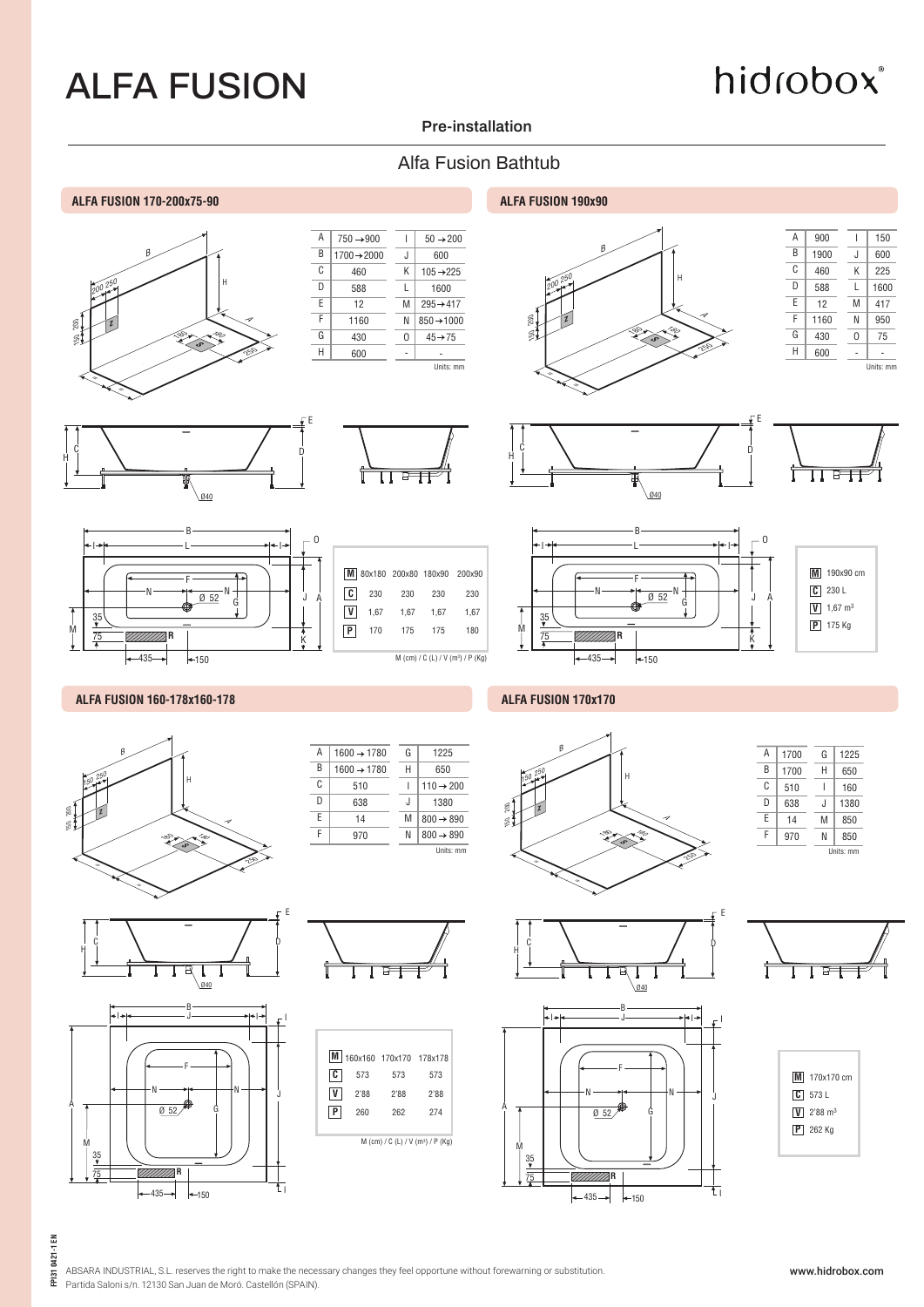# hidrobox®

### **Pre-installation**

### Alfa Fusion Bathtub

#### **ALFA FUSION Free design ALFA FUSION Free design**













R  $+435 + 150$ 

Free design area

 35 75

M

| Α | $1600 \rightarrow 1780$ |
|---|-------------------------|
| R | $1600 \rightarrow 1780$ |
| C | 510                     |
| D | 638                     |
| F | 14                      |
| F | 970                     |
| G | 1225                    |
| Н | 650                     |
| ı | $110 \rightarrow 200$   |
| J | 1380                    |
| M | $800 \rightarrow 890$   |
| Ν | $800 \rightarrow 890$   |
|   | Units: mm               |

**M** 160x160 170x170 178x178 **C** 573 **V P** 2'88 260 573 2'88 262 573 2'88 274

M (cm) / C (L) / V (m3 ) / P (Kg)

FP1310421-01 EN **FPI31 0421-01 EN**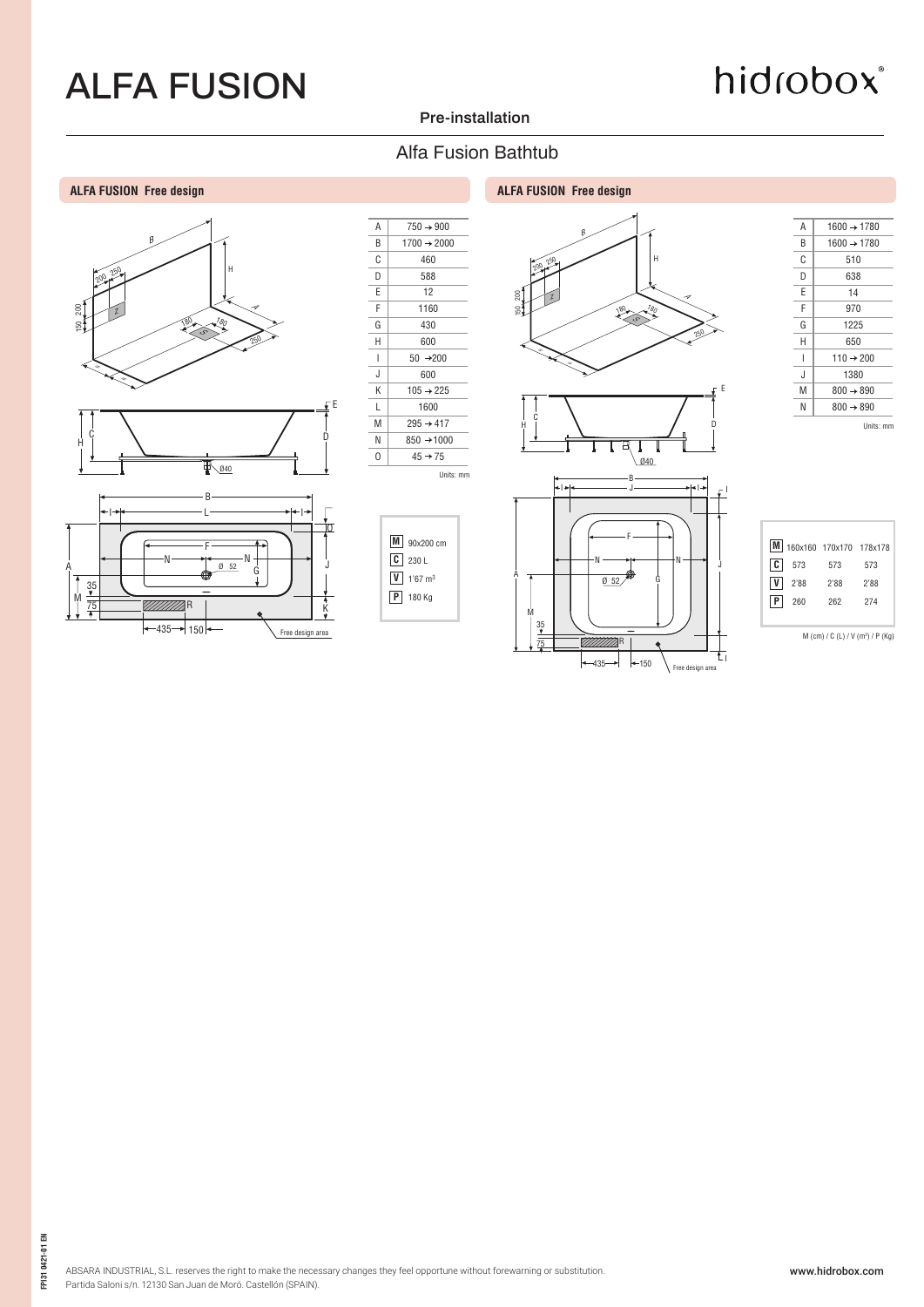# hidrobox®

### **Installation**

Alfa Fusion Bathtub

**1**



**2**



**3 4**